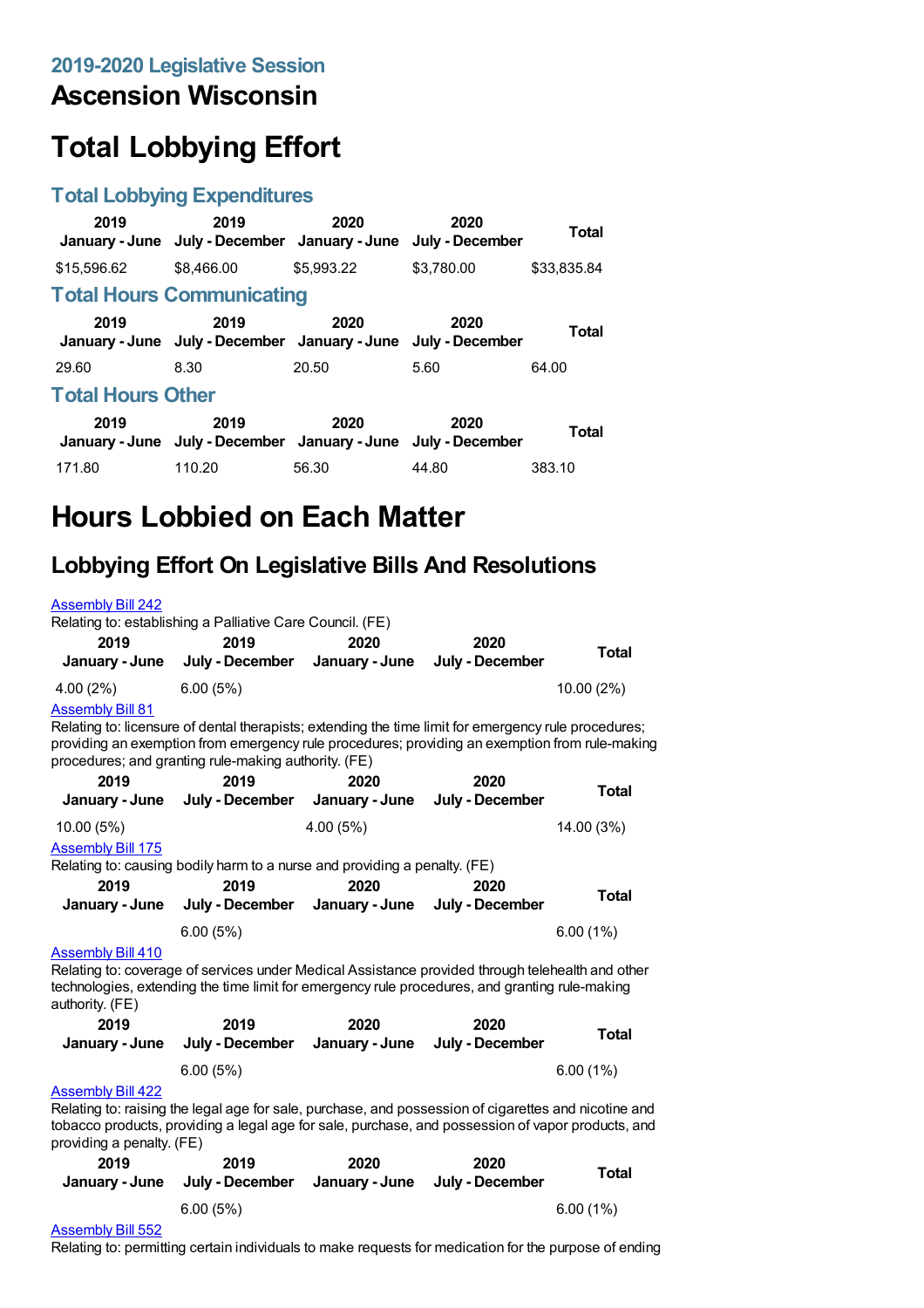| their lives and providing a penalty. (FE) |                                                      |                                                                           |                                                                                                            |                |
|-------------------------------------------|------------------------------------------------------|---------------------------------------------------------------------------|------------------------------------------------------------------------------------------------------------|----------------|
| 2019                                      | 2019                                                 | 2020                                                                      | 2020                                                                                                       | <b>Total</b>   |
| January - June                            | July - December                                      | January - June                                                            | July - December                                                                                            |                |
|                                           | 6.00(5%)                                             |                                                                           |                                                                                                            | 6.00(1%)       |
| Senate Bill 499                           |                                                      |                                                                           |                                                                                                            |                |
|                                           | their lives and providing a penalty. (FE)            |                                                                           | Relating to: permitting certain individuals to make requests for medication for the purpose of ending      |                |
| 2019                                      | 2019                                                 | 2020                                                                      | 2020                                                                                                       |                |
| January - June                            | July - December                                      | January - June                                                            | July - December                                                                                            | <b>Total</b>   |
|                                           | 6.00(5%)                                             |                                                                           |                                                                                                            | 6.00(1%)       |
| <b>Senate Bill 89</b>                     |                                                      |                                                                           |                                                                                                            |                |
|                                           |                                                      |                                                                           | Relating to: licensure of dental therapists; extending the time limit for emergency rule procedures;       |                |
|                                           | procedures; and granting rule-making authority. (FE) |                                                                           | providing an exemption from emergency rule procedures; providing an exemption from rule-making             |                |
| 2019                                      | 2019                                                 | 2020                                                                      | 2020                                                                                                       |                |
| January - June                            | July - December                                      | January - June                                                            | July - December                                                                                            | <b>Total</b>   |
|                                           | 65.00 (55%)                                          |                                                                           |                                                                                                            | 65.00 (15%)    |
| <b>Assembly Bill 575</b>                  |                                                      |                                                                           |                                                                                                            |                |
|                                           |                                                      |                                                                           | Relating to: regulation of physician assistants, creating a Physician Assistant Examining Board,           |                |
|                                           |                                                      |                                                                           | extending the time limit for emergency rule procedures, providing an exemption from emergency rule         |                |
|                                           |                                                      | procedures, granting rule-making authority, and providing a penalty. (FE) |                                                                                                            |                |
| 2019<br>January - June                    | 2019<br>July - December                              | 2020<br>January - June                                                    | 2020<br>July - December                                                                                    | <b>Total</b>   |
|                                           |                                                      |                                                                           |                                                                                                            |                |
|                                           |                                                      | 4.00(5%)                                                                  |                                                                                                            | 4.00 $(< 1\%)$ |
| <u>Assembly Bill 797</u><br>(FE)          |                                                      |                                                                           | Relating to: prohibiting the sale and use of coal tar-based sealants and high PAH sealant products.        |                |
| 2019                                      | 2019                                                 | 2020                                                                      | 2020                                                                                                       |                |
| January - June                            | July - December                                      | January - June                                                            | July - December                                                                                            | <b>Total</b>   |
|                                           |                                                      | 4.00 (5%)                                                                 |                                                                                                            | 4.00 $(< 1\%)$ |
| Senate Bill 716                           |                                                      |                                                                           |                                                                                                            |                |
|                                           |                                                      |                                                                           | Relating to: prohibiting the sale and use of coal tar-based sealants and high PAH sealant products.        |                |
| (FE)                                      |                                                      |                                                                           |                                                                                                            |                |
| 2019<br>January - June                    | 2019<br>July - December                              | 2020<br>January - June                                                    | 2020<br>July - December                                                                                    | <b>Total</b>   |
|                                           |                                                      |                                                                           |                                                                                                            |                |
|                                           |                                                      | 4.00 (5%)                                                                 |                                                                                                            | 4.00 $(< 1\%)$ |
| Senate Bill 364                           |                                                      |                                                                           | Relating to: raising the legal age for sale, purchase, and possession of cigarettes and nicotine and       |                |
|                                           |                                                      |                                                                           | tobacco products, providing a legal age for sale, purchase, and possession of vapor products, and          |                |
| providing a penalty. (FE)                 |                                                      |                                                                           |                                                                                                            |                |
| 2019                                      | 2019                                                 | 2020                                                                      | 2020                                                                                                       | Total          |
| January - June                            | July - December                                      | January - June                                                            | July - December                                                                                            |                |
|                                           |                                                      | 38.00 (50%)                                                               |                                                                                                            | 38.00 (8%)     |
|                                           |                                                      |                                                                           |                                                                                                            |                |
|                                           |                                                      | Lobbying Effort On Budget Bill Subjects                                   |                                                                                                            |                |
| <b>Health Services: Medicaid Services</b> |                                                      |                                                                           |                                                                                                            |                |
| 2019                                      | 2019                                                 | 2020                                                                      | 2020                                                                                                       |                |
| January - June                            | July - December                                      | January - June                                                            | July - December                                                                                            | Total          |
| 157.00 (78%)                              | 6.00(5%)                                             |                                                                           | 20.00 (40%)                                                                                                | 183.00 (41%)   |
|                                           |                                                      |                                                                           |                                                                                                            |                |
| <b>Number</b>                             |                                                      |                                                                           | Lobbying Effort On Topics Not Yet Assigned A Bill Or Rule                                                  |                |
|                                           |                                                      |                                                                           |                                                                                                            |                |
|                                           |                                                      |                                                                           | Rille and requisions matters relating to boalthcare workforce issues including but not limited to training |                |

Bills and regulatory matters relating to [healthcare](https://lobbying.wi.gov/What/TopicInformation/2019REG/Information/42437?tab=Efforts) workforce issues including but not limited to training, shortages, GME, programs similar to GME for advance practice practitioners.

| 2019 | 2019                                                          | 2020 | 2020 | Total |
|------|---------------------------------------------------------------|------|------|-------|
|      | January - June July - December January - June July - December |      |      |       |